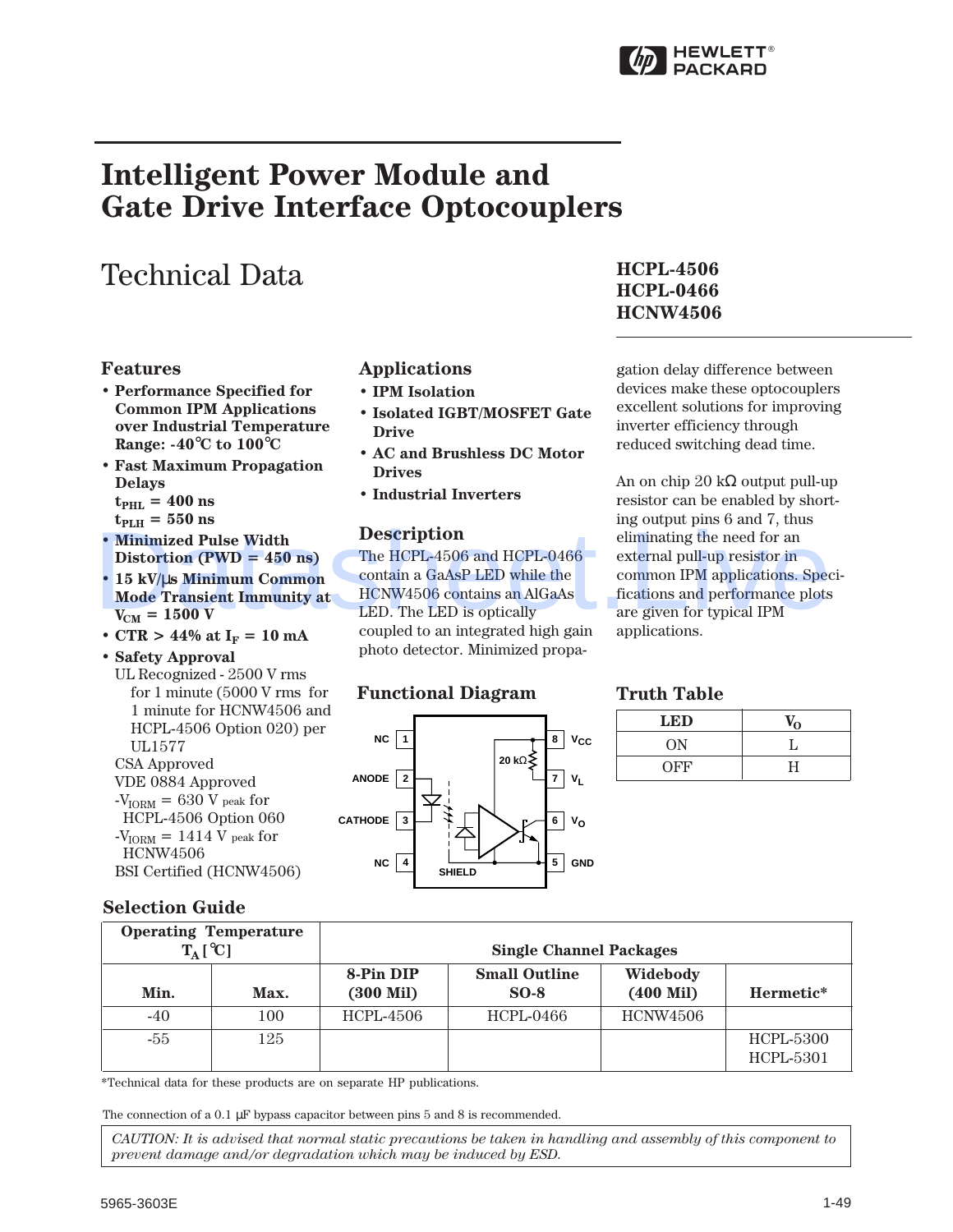### **Ordering Information**

Specify Part Number followed by Option Number (if desired). Example:

HCPL-4506#XXX

| $020 = UL$ 5000 V rms/1 Minute Option*                              |
|---------------------------------------------------------------------|
| $060 =$ VDE 0884 V <sub>IORM</sub> = 630 V peak Option <sup>*</sup> |
| $300 =$ Gull Wing Surface Mount Option†                             |
| $500$ = Tape and Reel Packaging Option                              |

\*For HCPL-4506 only. Combination of Option 020 and Option 060 is not available. †Gull wing surface mount option applies to through

hole parts only.

Option data sheets are available. Contact your Hewlett-Packard sales representative or authorized distributor for information.

#### **Package Outline Drawings**



**Figure 1. HCPL-4506 Outline Drawing (Standard DIP Package).**



**Figure 2. HCPL-4506 Gull Wing Surface Mount Option #300 Outline Drawing.**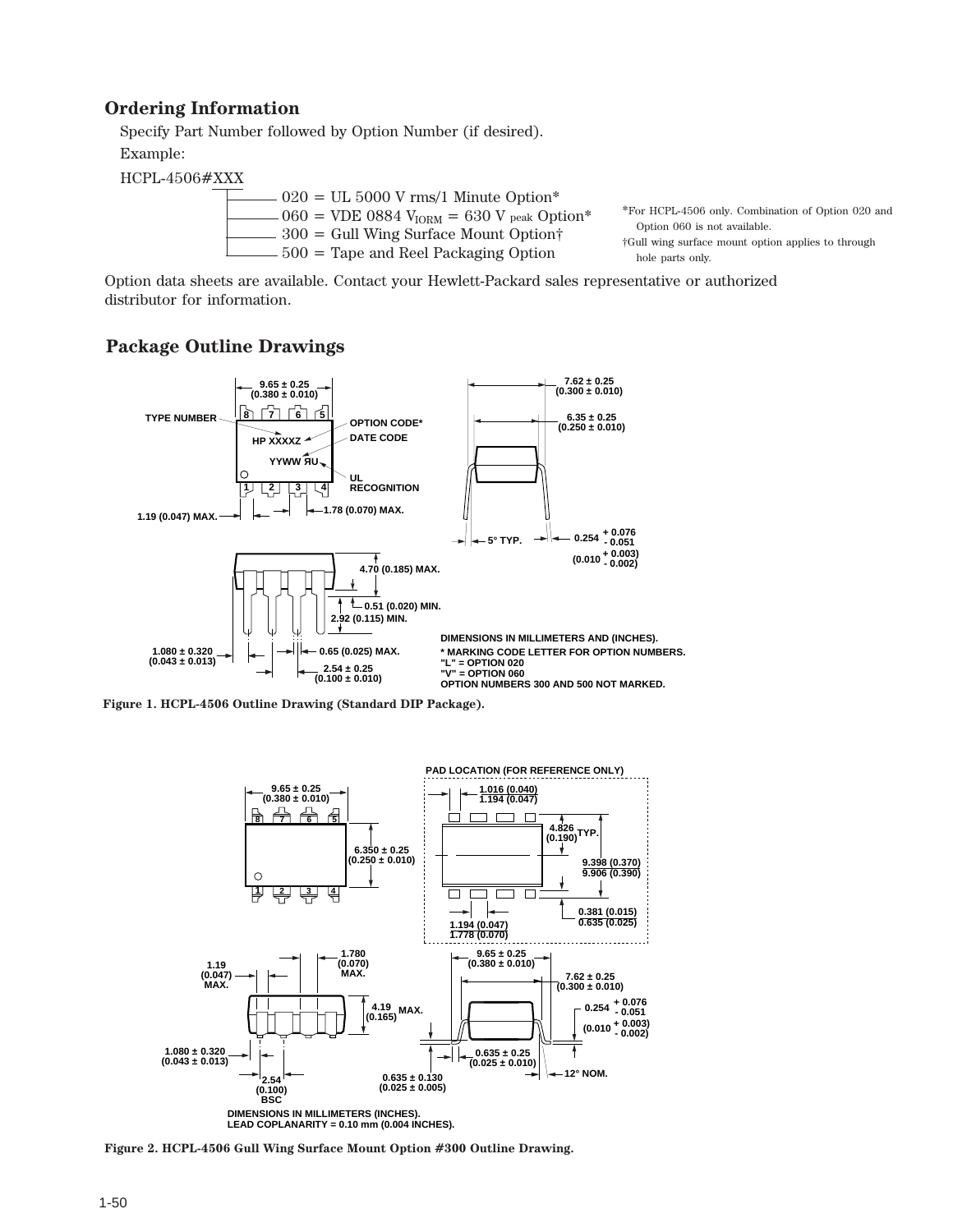

**Figure 3. HCPL-0466 Outline Drawing (8-Pin Small Outline Package).**

#### **Pin Location (for reference only)**



**Figure 4a. HCNW4506 Outline Drawing (8-Pin Widebody Package).**



**Figure 4b. HCNW4506 Outline Drawing (8-Pin Widebody Package with Gull Wing Surface Mount Option 300).**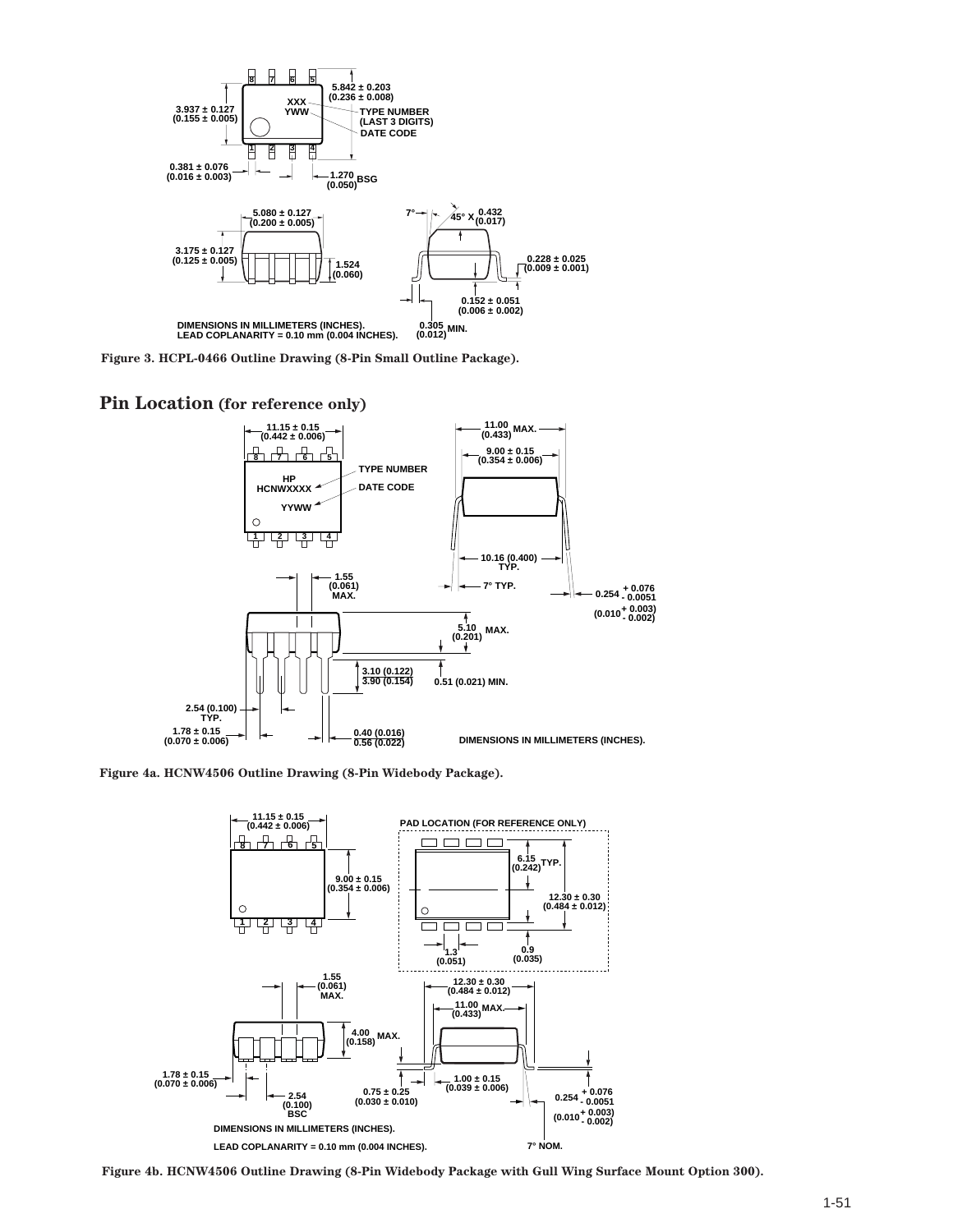#### **Solder Reflow Temperature Profile**



Note: Use of nonchlorine activated fluxes is recommended.

### **Regulatory Information**

The devices contained in this data sheet have been approved by the following organizations:

#### **UL**

Recognized under UL 1577, Component Recognition Program, File E55361.

## **CSA**

Approved under CSA Component Acceptance Notice #5, File CA 88324.

#### **VDE**

Approved according to VDE 0884/06.92 (HCNW4506 and HCPL-4506 Option 060 only).

#### **BSI**

Certification according to BS451:1994 (BS EN60065:1994); BS EN60950:1992 (BS7002:1992) and EN41003:1993 for Class II applications (HCNW4506 only).

|                                                               |               | 8-Pin DIP<br>$(300 \text{ Mil})$ | $SO-8$       | Widebody<br>$(400$ Mil $)$ |              |                                                                                                                                                                        |
|---------------------------------------------------------------|---------------|----------------------------------|--------------|----------------------------|--------------|------------------------------------------------------------------------------------------------------------------------------------------------------------------------|
| <b>Parameter</b>                                              | <b>Symbol</b> | <b>Value</b>                     | <b>Value</b> | <b>Value</b>               | <b>Units</b> | <b>Conditions</b>                                                                                                                                                      |
| Minimum External<br>Air Gap (External<br>Clearance)           | L(101)        | 7.1                              | 4.9          | 9.6                        | mm           | Measured from input terminals<br>to output terminals, shortest<br>distance through air.                                                                                |
| Minimum External<br>Tracking (External<br>Creepage)           | L(102)        | 7.4                              | 4.8          | 10.0                       | mm           | Measured from input terminals<br>to output terminals, shortest<br>distance path along body.                                                                            |
| Minimum Internal<br>Plastic Gap<br>(Internal Clearance)       |               | 0.08                             | 0.08         | 1.0                        | mm           | Through insulation distance,<br>conductor to conductor, usually<br>the direct distance between the<br>photoemitter and photodetector<br>inside the optocoupler cavity. |
| Minimum Internal<br>Tracking (Internal<br>Creepage)           |               | NA.                              | <b>NA</b>    | 4.0                        | mm           | Measured from input terminals<br>to output terminals, along<br>internal cavity.                                                                                        |
| <b>Tracking Resistance</b><br>(Comparative<br>Tracking Index) | <b>CTI</b>    | 200                              | 200          | 200                        | <b>Volts</b> | DIN IEC 112/VDE 0303 Part 1                                                                                                                                            |
| <b>Isolation Group</b>                                        |               | IIIa                             | IIIa         | IIIa                       |              | Material Group<br>(DIN VDE 0110, 1/89, Table 1)                                                                                                                        |

Option 300 - surface mount classification is Class A in accordance with CECC 00802.

# **Insulation and Safety Related Specifications**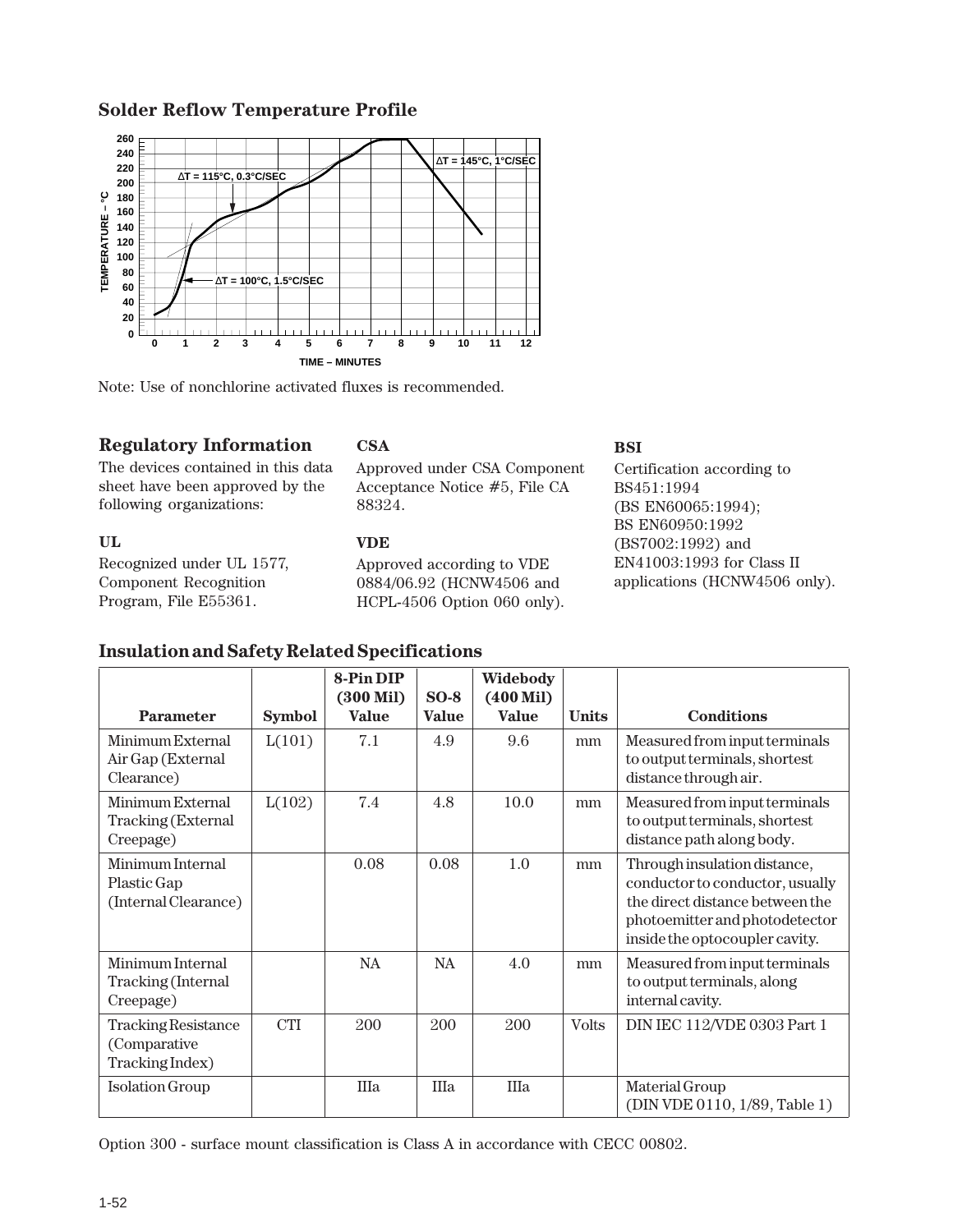#### **VDE 0884 Insulation Related Characteristics (HCPL-4506 OPTION 060 ONLY)**

| <b>Description</b>                                                                                                                                              | <b>Symbol</b>         | <b>Characteristic</b> | <b>Units</b> |
|-----------------------------------------------------------------------------------------------------------------------------------------------------------------|-----------------------|-----------------------|--------------|
| Installation classification per DIN VDE 0110/1.89, Table 1                                                                                                      |                       |                       |              |
| for rated mains voltage $\leq 300$ V rms                                                                                                                        |                       | I-IV                  |              |
| for rated mains voltage $\leq 450$ V rms                                                                                                                        |                       | $I-III$               |              |
| Climatic Classification                                                                                                                                         |                       | 55/100/21             |              |
| Pollution Degree (DIN VDE 0110/1.89)                                                                                                                            |                       | $\mathcal{D}$         |              |
| Maximum Working Insulation Voltage                                                                                                                              | $V_{IORM}$            | 630                   | V peak       |
| Input to Output Test Voltage, Method b*<br>$V_{\text{IORM}}$ x 1.875 = $V_{\text{PR}}$ , 100% Production Test with $t_m = 1$ sec,<br>Partial Discharge $< 5 pC$ | $V_{PR}$              | 1181                  | V peak       |
| Input to Output Test Voltage, Method a*<br>$V_{IORM}$ x 1.5 = $V_{PR}$ , Type and sample test,<br>$t_m = 60$ sec, Partial Discharge < 5 pC                      | $V_{PR}$              | 945                   | V peak       |
| Highest Allowable Overvoltage*<br>(Transient Overvoltage, $t_{\text{ini}} = 10 \text{ sec}$ )                                                                   | $V_{\text{IOTM}}$     | 6000                  | V peak       |
| <b>Safety Limiting Values</b><br>(Maximum values allowed in the event of a failure,<br>also see Figure 18, Thermal Derating curve.)                             |                       |                       |              |
| Case Temperature                                                                                                                                                | $T_{\rm S}$           | 175                   | $\circ$ C    |
| Input Current                                                                                                                                                   | $I_{S, \text{INPUT}}$ | 230                   | mA           |
| <b>Output Power</b>                                                                                                                                             | $P_{S,OUTPUT}$        | 600                   | mW           |
| Insulation Resistance at $T_s$ , $V_{I0} = 500$ V                                                                                                               | $R_{\rm S}$           | $\geq 10^9$           | Ω            |

# **VDE 0884 Insulation Related Characteristics (HCNW4506 ONLY)**

| <b>Description</b>                                                                     | <b>Symbol</b>  | <b>Characteristic</b> | <b>Units</b> |
|----------------------------------------------------------------------------------------|----------------|-----------------------|--------------|
| Installation classification per DIN VDE 0110/1.89, Table 1                             |                |                       |              |
| for rated mains voltage $\leq 600$ V rms                                               |                | I-IV                  |              |
| for rated mains voltage $\leq 1000$ V rms                                              |                | $I-III$               |              |
| Climatic Classification                                                                |                | 55/100/21             |              |
| Pollution Degree (DIN VDE 0110/1.89)                                                   |                | 2                     |              |
| Maximum Working Insulation Voltage                                                     | $V_{IORM}$     | 1414                  | V peak       |
| Input to Output Test Voltage, Method b*                                                |                |                       |              |
| $V_{\text{IORM}}$ x 1.875 = $V_{\text{PR}}$ , 100% Production Test with $t_m = 1$ sec, | $V_{PR}$       | 2652                  | V peak       |
| Partial Discharge $< 5 pC$                                                             |                |                       |              |
| Input to Output Test Voltage, Method a*                                                |                |                       |              |
| $V_{\text{IORM}}$ x 1.5 = $V_{\text{PR}}$ , Type and sample test,                      | $V_{PR}$       | 2121                  | V peak       |
| $t_m$ = 60 sec, Partial Discharge < 5 pC                                               |                |                       |              |
| Highest Allowable Overvoltage*                                                         |                |                       |              |
| (Transient Overvoltage, $t_{\text{ini}} = 10 \text{ sec}$ )                            | $V_{IOTM}$     | 8000                  | V peak       |
| <b>Safety Limiting Values</b>                                                          |                |                       |              |
| (Maximum values allowed in the event of a failure,                                     |                |                       |              |
| also see Figure 18, Thermal Derating curve.)                                           |                |                       |              |
| Case Temperature                                                                       | $T_{\rm S}$    | 150                   | $\Gamma$     |
| Input Current                                                                          | $I_{S,INPUT}$  | 400                   | mA           |
| <b>Output Power</b>                                                                    | $P_{S,OUTPUT}$ | 700                   | mW           |
| Insulation Resistance at $T_s$ , $V_{IO} = 500$ V                                      | $R_{S}$        | $\geq 10^9$           | Ω            |

\*Refer to the front of the optocoupler section of the current catalog, under Product Safety Regulations section (VDE 0884), for a detailed description.

Note: Isolation characteristics are guaranteed only within the safety maximum ratings which must be ensured by protective circuits in application.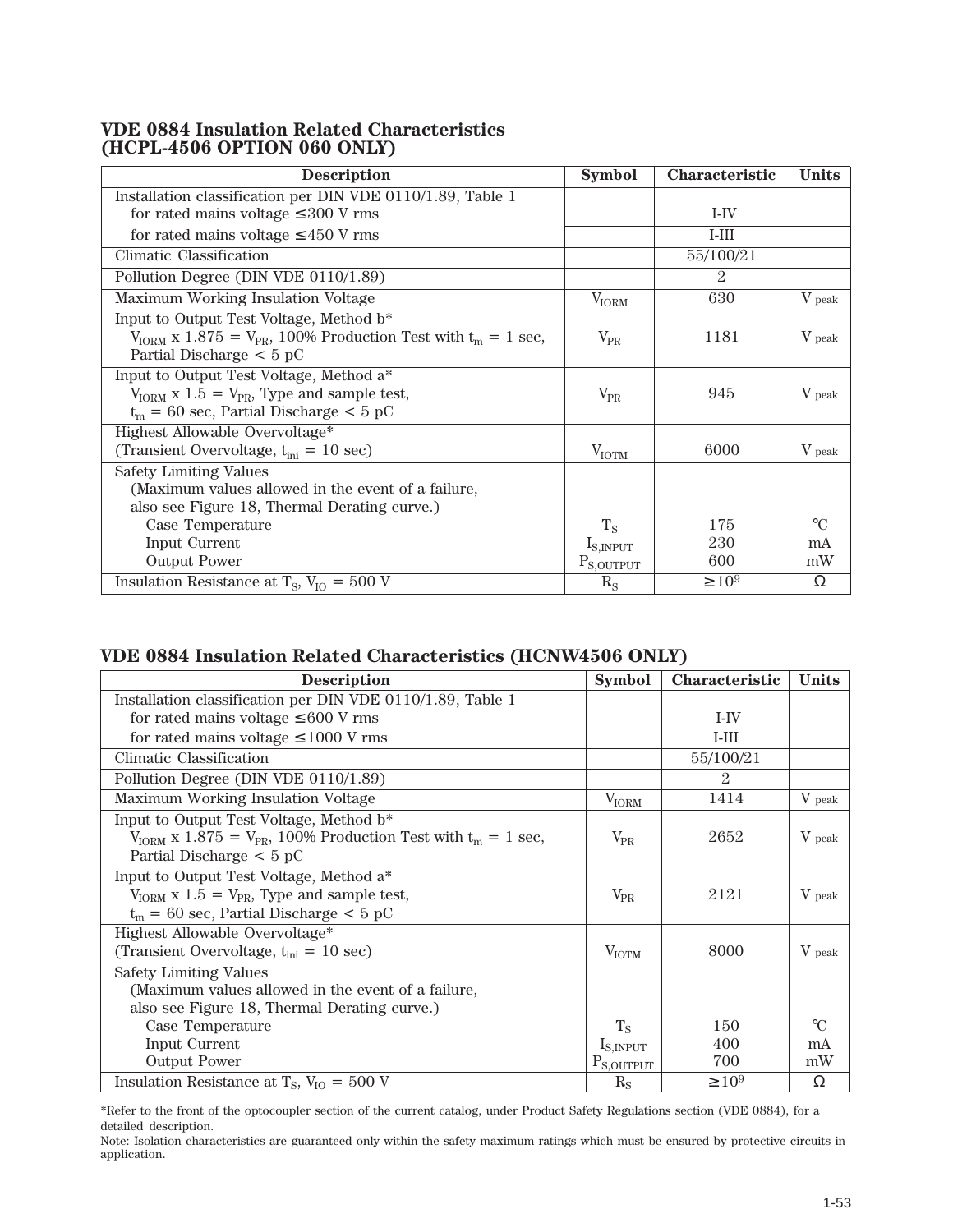# **Absolute Maximum Ratings**

| <b>Parameter</b>                                                            |                      | <b>Symbol</b>                                        | Min.   | Max.         | <b>Units</b> |
|-----------------------------------------------------------------------------|----------------------|------------------------------------------------------|--------|--------------|--------------|
| <b>Storage Temperature</b>                                                  |                      | $T_{\rm S}$                                          | -55    | 125          | $\mathrm{C}$ |
| <b>Operating Temperature</b>                                                | $T_A$                | $-40$                                                | 100    | $\mathrm{C}$ |              |
| Average Input Current <sup>[1]</sup>                                        | $I_{F(\text{avg})}$  |                                                      | 25     | mA           |              |
| Peak Input Current <sup>[2]</sup> (50% duty cycle, $\leq$ 1 ms pulse width) |                      | $I_{F(peak)}$                                        |        | 50           | mA           |
| Peak Transient Input Current $(< 1 \mu s$ pulse width, 300 pps)             |                      | $I_{F(tran)}$                                        |        | 1.0          | A            |
| Reverse Input Voltage (Pin 3-2)                                             | HCPL-4506, HCPL-0466 | $V_{\rm R}$                                          |        | 5            | <b>Volts</b> |
|                                                                             | <b>HCNW4506</b>      |                                                      |        | 3            |              |
| Average Output Current (Pin 6)                                              |                      | $I_{O(\text{avg})}$                                  |        | 15           | mA           |
| Resistor Voltage (Pin 7)                                                    |                      | $\rm V_7$                                            | $-0.5$ | $V_{\rm CC}$ | Volts        |
| Output Voltage (Pin 6-5)                                                    |                      | $V_{O}$                                              | $-0.5$ | 30           | <b>Volts</b> |
| Supply Voltage (Pin 8-5)                                                    |                      | $V_{CC}$                                             | $-0.5$ | 30           | <b>Volts</b> |
| Output Power Dissipation <sup>[3]</sup>                                     |                      | $P_{O}$                                              |        | 100          | mW           |
| Total Power Dissipation <sup>[4]</sup>                                      |                      | $P_T$                                                |        | 145          | mW           |
| Lead Solder Temperature (HCPL-4506)                                         |                      | $260^{\circ}$ C for 10 s, 1.6 mm below seating plane |        |              |              |
| Lead Solder Temperature (HCNW4506)                                          |                      | $260^{\circ}$ C for 10 s (up to seating plane)       |        |              |              |
| Infrared and Vapor Phase Reflow Temperature                                 |                      | See Package Outline Drawings Section                 |        |              |              |
| (HCPL-0466 and Option 300)                                                  |                      |                                                      |        |              |              |

# **Recommended Operating Conditions**

| <b>Parameter</b>             | <b>Symbol</b>         | Min.  | Max. | Units        |
|------------------------------|-----------------------|-------|------|--------------|
| <b>Power Supply Voltage</b>  | $V_{\rm CC}$          | 4.5   | 30   | <b>Volts</b> |
| <b>Output Voltage</b>        | $V_{\Omega}$          |       | 30   | <b>Volts</b> |
| Input Current (ON)           | $I_{F(0n)}$           | 10    | 20   | mA           |
| Input Voltage (OFF)          | $V_{F(\text{off})}$ * | -5    | 0.8  |              |
| <b>Operating Temperature</b> |                       | $-40$ | 100  | ℃            |

\*Recommended  $V_{F(OFF)} = -3$  V to 0.8 V for HCNW4506.

# **Electrical Specifications**

Over recommended operating conditions unless otherwise specified:

 $T_A = -40^{\circ}\text{C}$  to  $+100^{\circ}\text{C}$ ,  $V_{\text{CC}} = +4.5$  V to 30 V,  $I_{F(on)} = 10$  mA to 20 mA,  $V_{F(off)} = -5$  V to 0.8 V<sup>+</sup>

| <b>Parameter</b>                 | Symbol   Min.                       |               | $\mathbf{Typ.}^*$ | Max. | <b>Units</b>  |                                                       | <b>Test Conditions</b> | Fig.           | <b>Note</b>    |
|----------------------------------|-------------------------------------|---------------|-------------------|------|---------------|-------------------------------------------------------|------------------------|----------------|----------------|
| <b>Current Transfer Ratio</b>    | <b>CTR</b>                          | 44            | 90                |      | $\frac{0}{0}$ | $I_F = 10$ mA, $V_O = 0.6$ V                          |                        |                | $\overline{5}$ |
| Low Level Output Current         | $I_{OL}$                            | 4.4           | 9.0               |      | mA            | $\overline{I_F} = 10 \text{ mA}, V_0 = 0.6 \text{ V}$ |                        | 5,6            |                |
| Low Level Output Voltage         | $\rm V_{OL}$                        |               | 0.3               | 0.6  | V             | $I_0 = 2.4$ mA                                        |                        |                |                |
| <b>Input Threshold Current</b>   | $I_{TH}$                            |               | 1.5               | 5.0  | mA            | $V_0 = 0.8$ V, $I_0 = 0.75$ mA                        |                        | $\overline{5}$ | 14             |
| <b>High Level Output Current</b> | $I_{OH}$                            |               | 5                 | 50   | μA            | $V_F = 0.8 V$                                         |                        | $\overline{7}$ |                |
| <b>High Level Supply Current</b> | $I_{\rm CCH}$                       |               | 0.6               | 1.3  | mA            | $V_F = 0.8 V, V_0 =$ Open                             |                        |                | 14             |
| Low Level Supply Current         | $\rm I_{CCL}$                       |               | 0.6               | 1.3  | mA            | $I_F = 10$ mA, $V_0 =$ Open                           |                        |                | 14             |
| <b>Input Forward Voltage</b>     | $V_{\rm F}$                         |               | 1.5               | 1.8  | $\rm V$       | <b>HCPL-4506</b>                                      | $I_F = 10 \text{ mA}$  | 8              |                |
|                                  |                                     |               |                   |      |               | <b>HCPL-0466</b>                                      |                        |                |                |
|                                  |                                     |               | 1.6               | 1.85 |               | <b>HCNW4506</b>                                       |                        | 9              |                |
| Temperature Coefficient          | $\Delta V_F/\Delta T_A$             |               | $-1.6$            |      | $mV$ /°C      | HCPL-4506                                             | $I_F = 10 \text{ mA}$  |                |                |
| of Forward Voltage               |                                     |               |                   |      |               | HCPL-0466                                             |                        |                |                |
|                                  |                                     |               | $-1.3$            |      |               | <b>HCNW4506</b>                                       |                        |                |                |
| Input Reverse Breakdown          | $BV_R$                              | 5             |                   |      | $\rm V$       | <b>HCPL-4506</b>                                      | $I_R = 100 \mu A$      |                |                |
| Voltage                          |                                     |               |                   |      |               | <b>HCPL-0466</b>                                      |                        |                |                |
|                                  |                                     | $\mathcal{S}$ |                   |      |               | <b>HCNW4506</b>                                       |                        |                |                |
| <b>Input Capacitance</b>         | $C_{IN}$                            |               | 60                |      | pF            | <b>HCPL-4506</b>                                      | $f = 1$ MHz,           |                |                |
|                                  |                                     |               |                   |      |               | <b>HCPL-0466</b>                                      | $V_F = 0 V$            |                |                |
|                                  |                                     |               | 72                |      |               | <b>HCNW4506</b>                                       |                        |                |                |
| <b>Internal Pull-up Resistor</b> | $R_L$                               | 14            | 20                | 25   | $k\Omega$     | $T_A = 25^{\circ}C$                                   |                        |                | 10,11          |
| <b>Internal Pull-up Resistor</b> | $\Delta R_{\rm L}/\Delta T_{\rm A}$ |               | 0.014             |      | $k\Omega$ /°C |                                                       |                        |                |                |
| <b>Temperature Coefficient</b>   |                                     |               |                   |      |               |                                                       |                        |                |                |

\*All typical values at  $25^{\circ}$ C, Vcc = 15 V.

 $\dagger V_{\rm F(off)}$  = -3 V to 0.8 V for HCNW4506.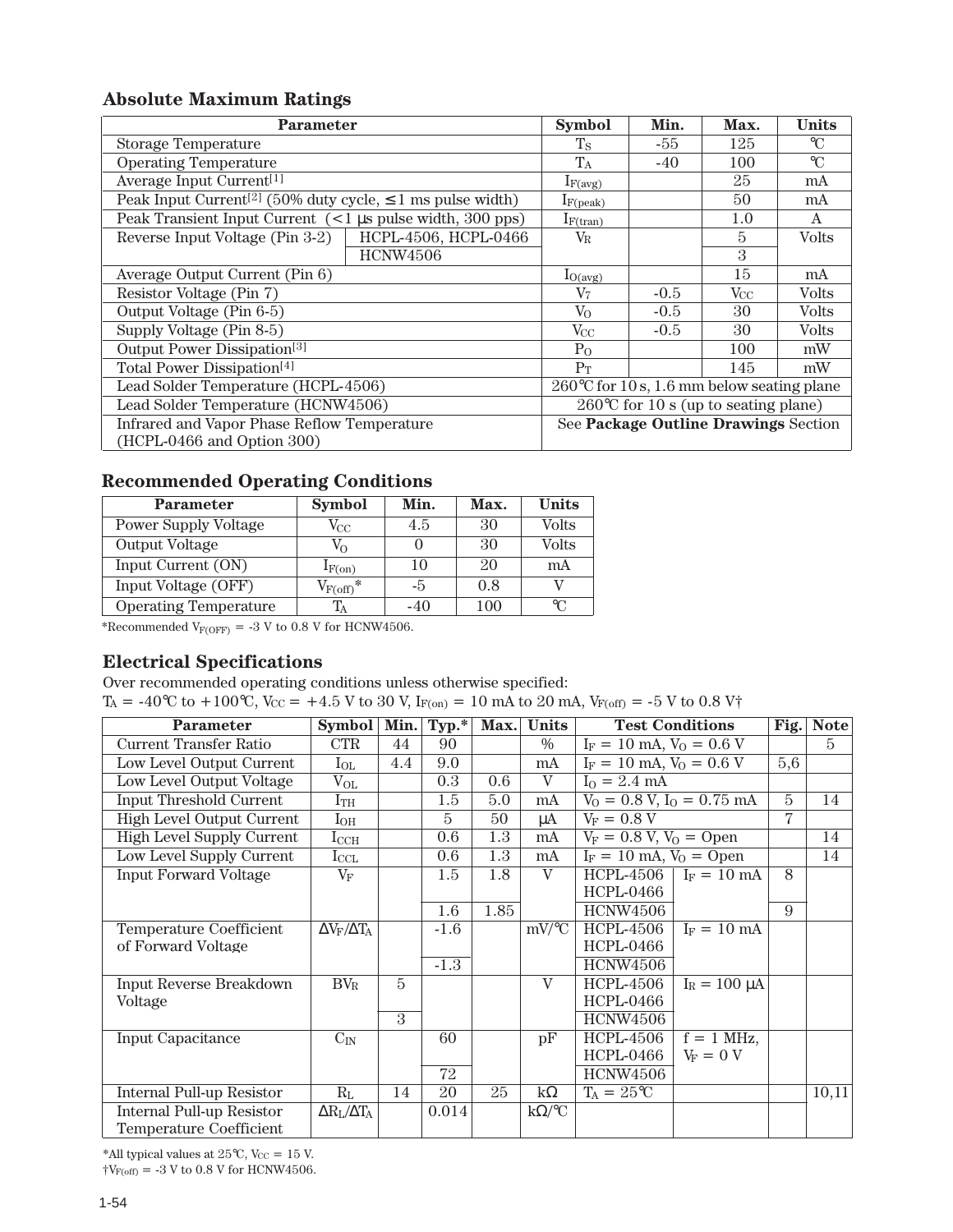# **Switching Specifications (RL= 20 k**Ω **External)**

|  |  | Over recommended operating conditions unless otherwise specified: |  |
|--|--|-------------------------------------------------------------------|--|
|  |  |                                                                   |  |

| <b>Parameter</b>                                              | Symbol                        | Min.   | $Typ.*$ Max. |     | <b>Units</b> |                                              | <b>Test Conditions</b>                                                         | Fig.       | <b>Note</b> |
|---------------------------------------------------------------|-------------------------------|--------|--------------|-----|--------------|----------------------------------------------|--------------------------------------------------------------------------------|------------|-------------|
| Propagation Delay<br>Time to Low                              | $t_{\rm PHL}$                 | 30     | 200          | 400 | ns           | $C_{L} = 100 pF$                             | $I_{F(on)} = 10$ mA,<br>$V_{F(off)} = 0.8 V,$                                  | 10,<br>12, | 9,<br>12,   |
| <b>Output Level</b>                                           |                               |        | 100          |     | ns           | $C_{L} = 10 pF$                              | $V_{CC} = 15.0 V$ ,                                                            | 14-17      | 14          |
| Propagation Delay<br>Time to High                             | $t_{\rm PLH}$                 | 270    | 400          | 550 | ns           | $C_{L} = 100 pF$                             | $V_{THLH} = 2.0 V,$<br>$V_{THHL} = 1.5 V$                                      |            |             |
| <b>Output Level</b>                                           |                               |        | 130          |     |              | $C_{L} = 10 pF$                              |                                                                                |            |             |
| Pulse Width<br>Distortion                                     | <b>PWD</b>                    |        | 200          | 450 | ns           | $C_{L} = 100 \text{ pF}$                     |                                                                                |            | 18          |
| Propagation Delay<br>Difference Between<br>Any 2 Parts        | $t_{\rm PLH}$ - $t_{\rm PHL}$ | $-150$ | 200          | 450 | ns           |                                              |                                                                                |            | 15          |
| Output High Level<br>Common Mode<br><b>Transient Immunity</b> | $ CM_H $                      | 15     | 30           |     | $kV/\mu s$   | $I_F = 0$ mA,<br>$V_0 > 3.0 V$               | $V_{\rm CC} = 15.0 V$ ,<br>$C_{L} = 100 \text{ pF}$<br>$V_{CM} = 1500 V_{P-P}$ | 11         | 16          |
| Output Low Level<br>Common Mode<br><b>Transient Immunity</b>  | $ CM_{L} $                    | 15     | 30           |     | $kV/\mu s$   | $I_{\rm F} = 10 \text{ mA}$<br>$V_0 < 1.0 V$ | $T_A = 25$ °C                                                                  |            | 17          |

# **Switching Specifications (R<sub>L</sub> = Internal Pull-up)**

Over recommended operating conditions unless otherwise specified:

 $T_A = -40^{\circ}\text{C}$  to  $+100^{\circ}\text{C}$ ,  $V_{\text{CC}} = +4.5$  V to 30 V,  $I_{\text{F(on)}} = 10$  mA to 20 mA,  $V_{\text{F(off)}} = -5$  V to 0.8 V†

| <b>Parameter</b>          | Symbol                        | Min.   | $Typ.* Max.$ |     | <b>Units</b>     | <b>Test Conditions</b>                 |                                                    | Fig. | <b>Note</b> |
|---------------------------|-------------------------------|--------|--------------|-----|------------------|----------------------------------------|----------------------------------------------------|------|-------------|
| Propagation Delay         | $t_{\rm PHL}$                 | 20     | 200          | 400 | ns               |                                        | $I_{F(on)} = 10$ mA, $V_{F(off)} = 0.8$ V,         | 10,  | $9-12,$     |
| Time to Low               |                               |        |              |     |                  |                                        | $V_{\text{CC}} = 15.0$ V, $C_{\text{L}} = 100$ pF, | 13   | 14          |
| <b>Output Level</b>       |                               |        |              |     |                  | $V_{THLH}$ = 2.0 V, $V_{THHL}$ = 1.5 V |                                                    |      |             |
| Propagation Delay         | $t_{\rm PLH}$                 | 220    | 450          | 650 | ns               |                                        |                                                    |      |             |
| Time to High              |                               |        |              |     |                  |                                        |                                                    |      |             |
| <b>Output Level</b>       |                               |        |              |     |                  |                                        |                                                    |      |             |
| Pulse Width               | <b>PWD</b>                    |        | 250          | 500 | ns               |                                        |                                                    |      | 18          |
| Distortion                |                               |        |              |     |                  |                                        |                                                    |      |             |
| Propagation Delay         | $t_{\rm PLH}$ - $t_{\rm PHL}$ | $-150$ | 250          | 500 | ns               |                                        |                                                    |      | 15          |
| Difference Between        |                               |        |              |     |                  |                                        |                                                    |      |             |
| Any 2 Parts               |                               |        |              |     |                  |                                        |                                                    |      |             |
| Output High Level         | $ CM_H $                      |        | 30           |     | $kV/\mu s$       | $I_F = 0$ mA,                          | $V_{\rm CC} = 15.0$ V,                             | 11   | 16          |
| Common Mode               |                               |        |              |     |                  | $V_0 > 3.0 V$                          | $C_L = 100 \text{ pF}$                             |      |             |
| <b>Transient Immunity</b> |                               |        |              |     |                  |                                        | $V_{CM} = 1500 V_{P.P.}$                           |      |             |
| <b>Output Low Level</b>   | $ CM_{L} $                    |        | 30           |     | $kV/\mu s$       | $I_F = 16$ mA,                         | $T_{\rm A} = 25^{\circ}\rm C$                      |      | 17          |
| Common Mode               |                               |        |              |     |                  | $V_0 < 1.0 V$                          |                                                    |      |             |
| <b>Transient Immunity</b> |                               |        |              |     |                  |                                        |                                                    |      |             |
| <b>Power Supply</b>       | <b>PSR</b>                    |        | 1.0          |     | $V_{\text{P-P}}$ | Square Wave, $t_{RISE}$ , $t_{FALL}$   |                                                    |      | 14          |
| Rejection                 |                               |        |              |     |                  | > 5 ns, no bypass capacitors           |                                                    |      |             |

\*All typical values at 25°C, V $_{\rm CC}$  = 15 V.

 $\dagger V_{F(off)} = -3$  V to 0.8 V for HCNW4506.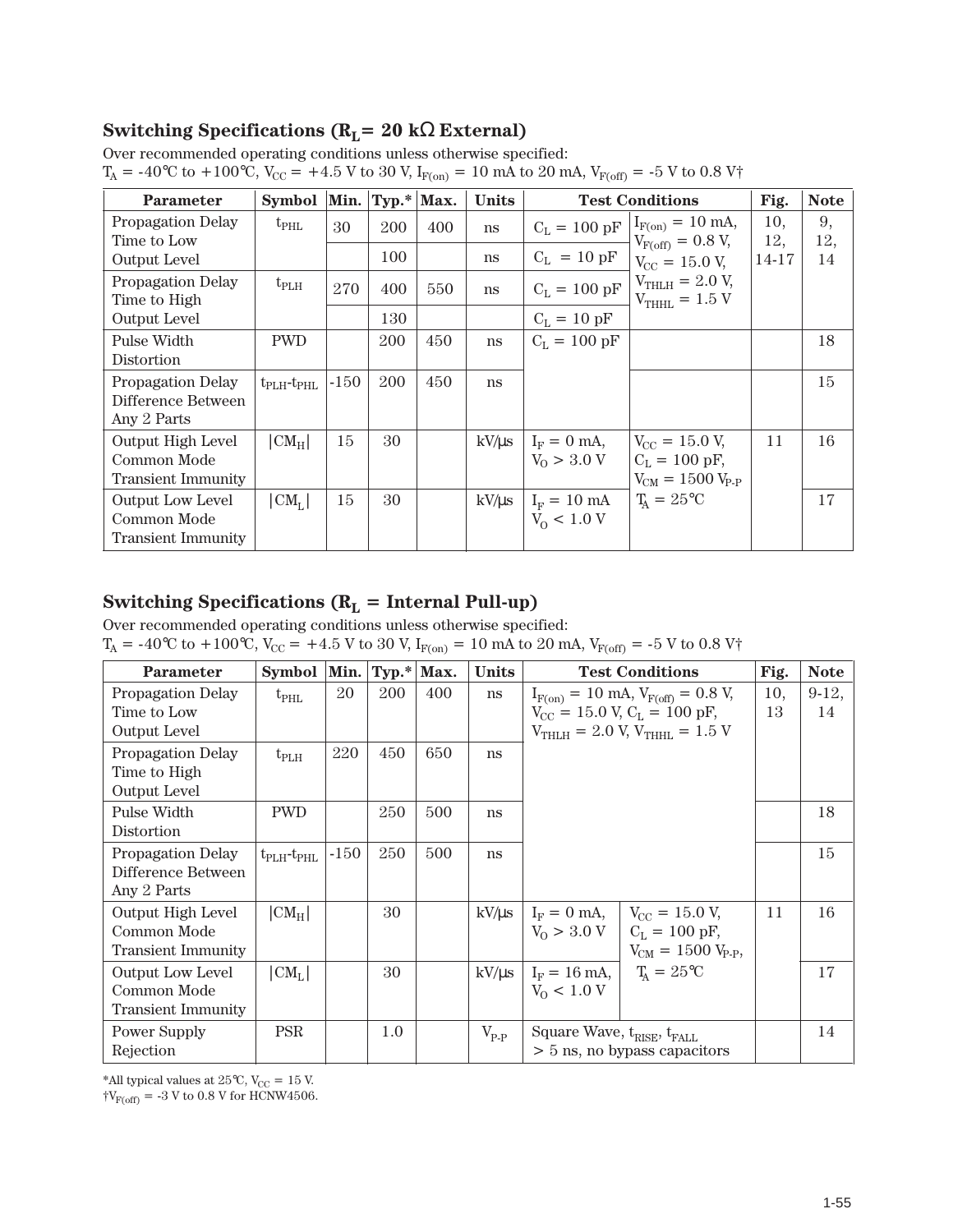#### **Package Characteristics**

| <b>Parameter</b>               | Sym.             | Min. $ $  |           | Typ.*   Max.   Units | <b>Test Conditions</b> |                     | Fig. | <b>Note</b>     |
|--------------------------------|------------------|-----------|-----------|----------------------|------------------------|---------------------|------|-----------------|
| <b>Input-Output Momentary</b>  | V <sub>ISO</sub> | 2500      |           | V rms                | HCPL-4506              | $RH < 50\%,$        |      | 6, 7, 8         |
| Withstand Voltage <sup>†</sup> |                  |           |           |                      | <b>HCPL-0466</b>       | $t = 1$ min.        |      |                 |
|                                |                  | 5000      |           |                      | <b>HCNW4506</b>        | $T_A = 25^{\circ}C$ |      | 6, 8, 13        |
|                                |                  |           |           |                      | Option 020             |                     |      |                 |
|                                |                  | 5000      |           |                      | <b>HCNW4506</b>        |                     |      | 6, 8            |
| Resistance                     | $R_{I-O}$        |           | $10^{12}$ | Ω                    | HCPL-4506              | $V_{I-O} = 500$ Vdc |      | $6\phantom{.}6$ |
| (Input-Output)                 |                  |           |           |                      | <b>HCPL-0466</b>       |                     |      |                 |
|                                |                  | $10^{12}$ | $10^{13}$ |                      | HCNW4506               |                     |      |                 |
| Capacitance                    | $C_{I-O}$        |           | 0.6       | pF                   | HCPL-4506              | $f = 1$ MHz         |      | $6\phantom{.}6$ |
| (Input-Output)                 |                  |           |           |                      | <b>HCPL-0466</b>       |                     |      |                 |
|                                |                  |           | 0.5       |                      | <b>HCNW4506</b>        |                     |      |                 |

\*All typical values at  $25^{\circ}$ C, V<sub>CC</sub> = 15 V.

†The Input-Output Momentary Withstand Voltage is a dielectric voltage rating that should not be interpreted as an input-output continuous voltage rating. For the continuous voltage rating refer to the VDE 0884 Insulation Related Characteristics Table (if applicable), your equipment level safety specification or HP Application Note 1074 entitled "Optocoupler Input-Output Endurance Voltage," publication number 5963-2203E.

**Notes:**

- 1. Derate linearly above 90°C free-air temperature at a rate of 0.8 mA/°C.
- 2. Derate linearly above 90°C free-air temperature at a rate of 1.6 mA/°C.
- 3. Derate linearly above 90°C free-air temperature at a rate of 3.0 mW/°C.
- 4. Derate linearly above 90°C free-air temperature at a rate of 4.2 mW/°C.
- 5. CURRENT TRANSFER RATIO in percent is defined as the ratio of output collector current  $(I_0)$  to the forward LED input current  $(I_F)$  times 100.
- 6. Device considered a two-terminal device: Pins 1, 2, 3, and 4 shorted together and Pins 5, 6, 7, and 8 shorted together.
- 7. In accordance with UL 1577, each optocoupler is proof tested by applying an insulation test voltage ≥ 3000 V rms for 1 second (leakage detection current limit,  $I_{I_O} \leq 5 \mu A$ ). This test is performed before the 100% Production test shown in the VDE 0884 Insulation Related Characteristics Table, if applicable.
- 8. For option 020, in accordance with UL 1577, each optocoupler is proof tested by applying an insulation test voltage  $\geq 6000$  V rms for 1 second (leakage detection current limit,  $I_{I-O}$  $\leq$  5 µA). This test is performed before the 100% Production test for partial discharge (method b) shown in the VDE 0884 Insulation Related Characteristics Table, if applicable.
- 9. Pulse: f = 20 kHz, Duty Cycle = 10%.
- 10. The internal 20 kΩ resistor can be used by shorting pins 6 and 7 together.
- 11. Due to tolerance of the internal resistor, and since propagation delay is dependent on the load resistor value, performance can be improved by using an external 20 kΩ 1% load resistor. For more information on how propagation delay varies with load resistance, see Figure 12.
- 12. The R<sub>L</sub> = 20 kΩ, C<sub>L</sub> = 100 pF load represents a typical IPM (Intelligent Power Module) load.
- 13. See Option 020 data sheet for more information.
- 14. Use of a 0.1 µF bypass capacitor connected between pins 5 and 8 can improve performance by filtering power supply line noise.
- 15. The difference between  $t_{\text{PLH}}$  and  $t_{\text{PHL}}$ between any two devices under the same test condition. (See IPM Dead Time and Propagation Delay Specifications section.)
- 16. Common mode transient immunity in a Logic High level is the maximum tolerable  $dV_{CM}/dt$  of the common mode pulse,  $V_{CM}$ , to assure that the output will remain in a Logic High state (i.e.,  $V_0 > 3.0 V$ ).
- 17. Common mode transient immunity in a Logic Low level is the maximum tolerable  $dV_{CM}/dt$  of the common mode pulse,  $V_{CM}$ , to assure that the output will remain in a Logic Low state (i.e.,  $V_0 < 1.0 V$ ).
- 18. Pulse Width Distortion (PWD) is defined as  $|t_{\rm PHL}$  -  $t_{\rm PLH}|$  for any given device.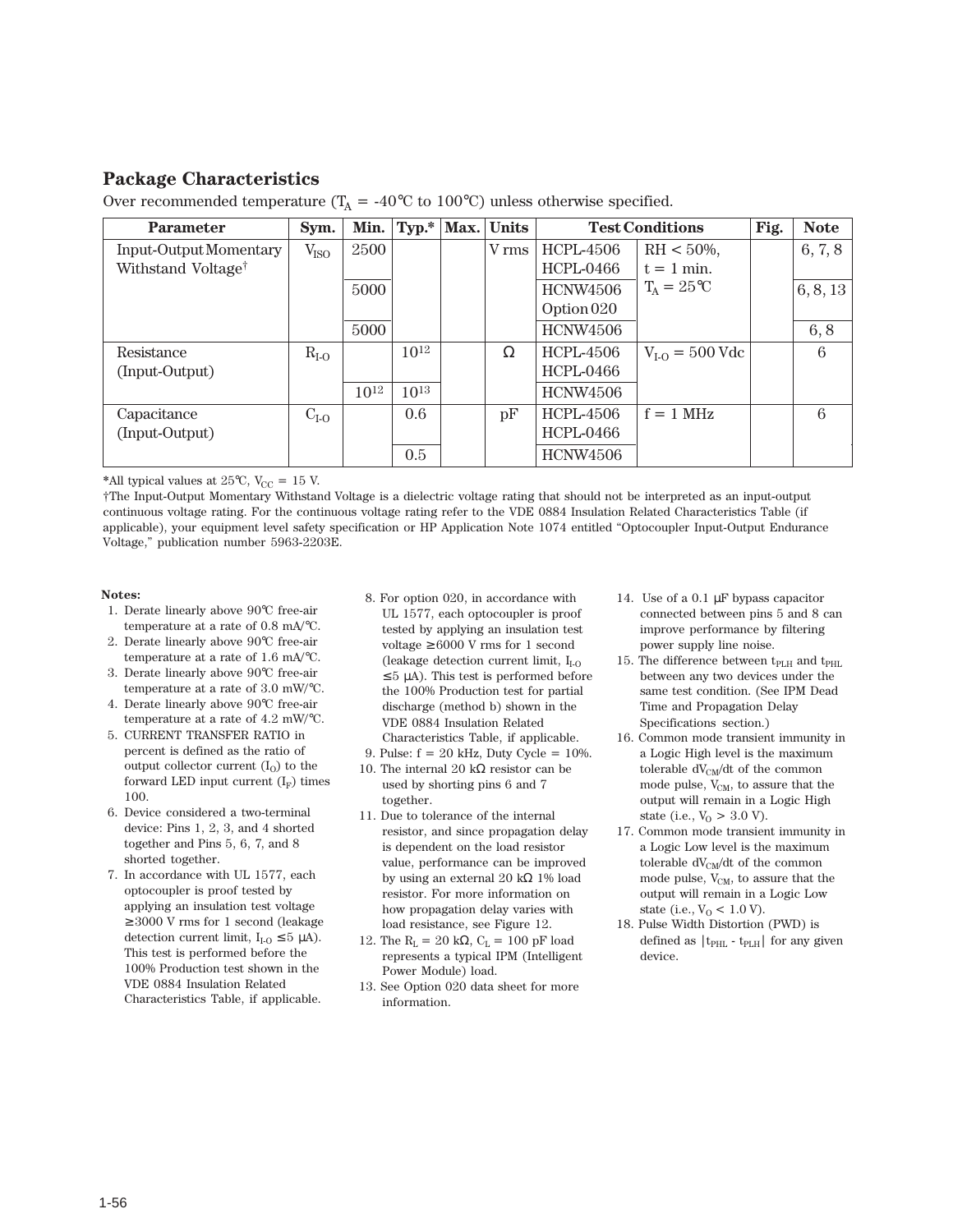



**Figure 6. Normalized Output Current vs. Temperature.**



**Figure 7. High Level Output Current vs. Temperature.**





**1.60 0.001 IF – INPUT FORWARD CURRENT – mA VF – INPUT FORWARD VOLTAGE – V 1 0.1 0.01 1.0 100 1.4 1.8 2.0**  $T_A = 25 °C$ **10 0.8 1.2 1.6 IF VF + –**

**Figure 8. HCPL-4506 and HCPL-0466 Input Current vs. Forward Voltage.**

**Figure 9. HCNW4506 Input Current vs. Forward Voltage.**



**Figure 10. Propagation Delay Test Circuit.**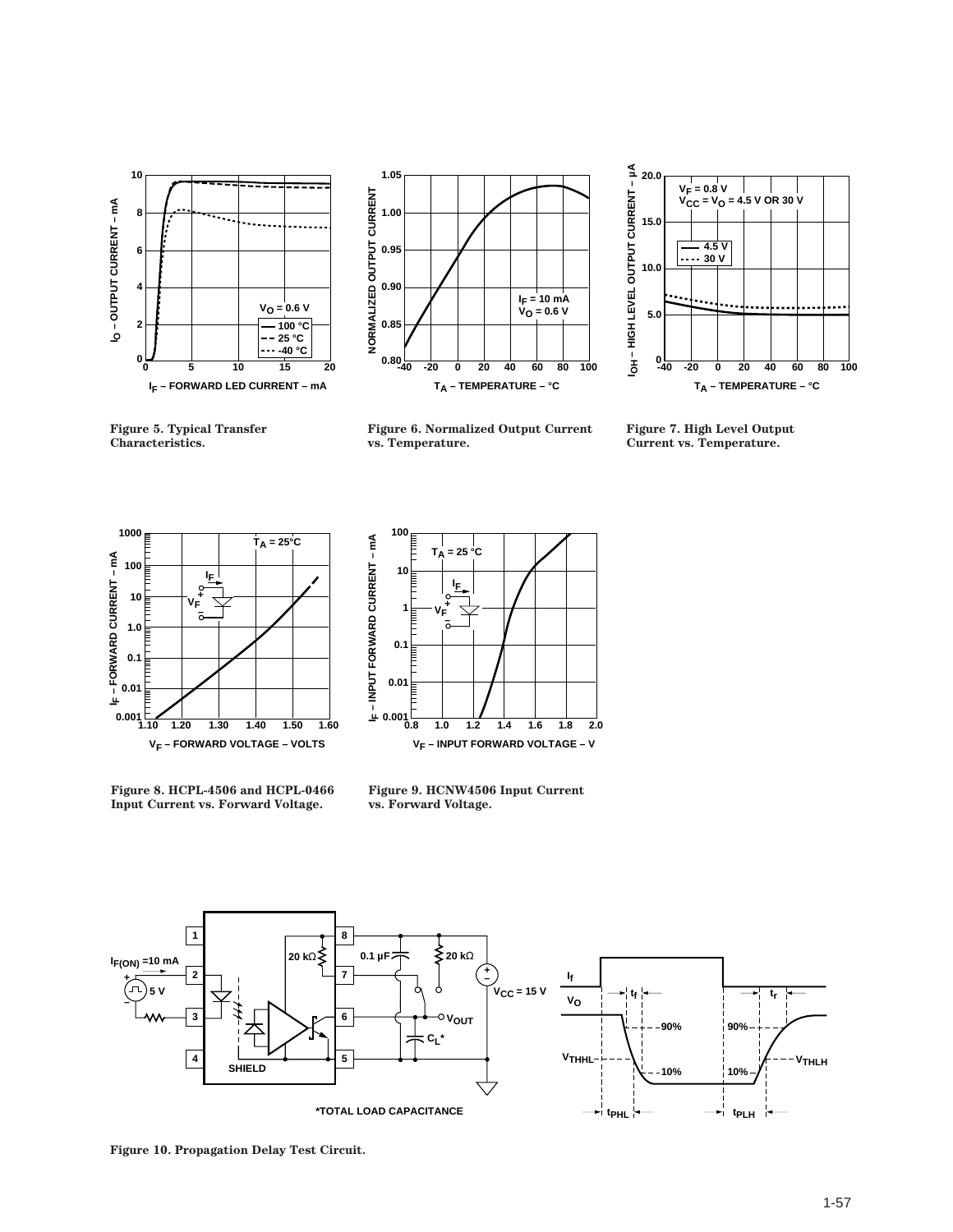



**Figure 11. CMR Test Circuit. Typical CMR Waveform.**





**Figure 12. Propagation Delay with External 20 k**Ω **RL vs. Temperature.**

**Figure 13. Propagation Delay with Internal 20 k**Ω **RL vs. Temperature.**



**Figure 14. Propagation Delay vs. Load Resistance.**



**Figure 15. Propagation Delay vs. Load Capacitance.**



**Figure 16. Propagation Delay vs. Supply Voltage.**



**Figure 17. Propagation Delay vs. Input Current.**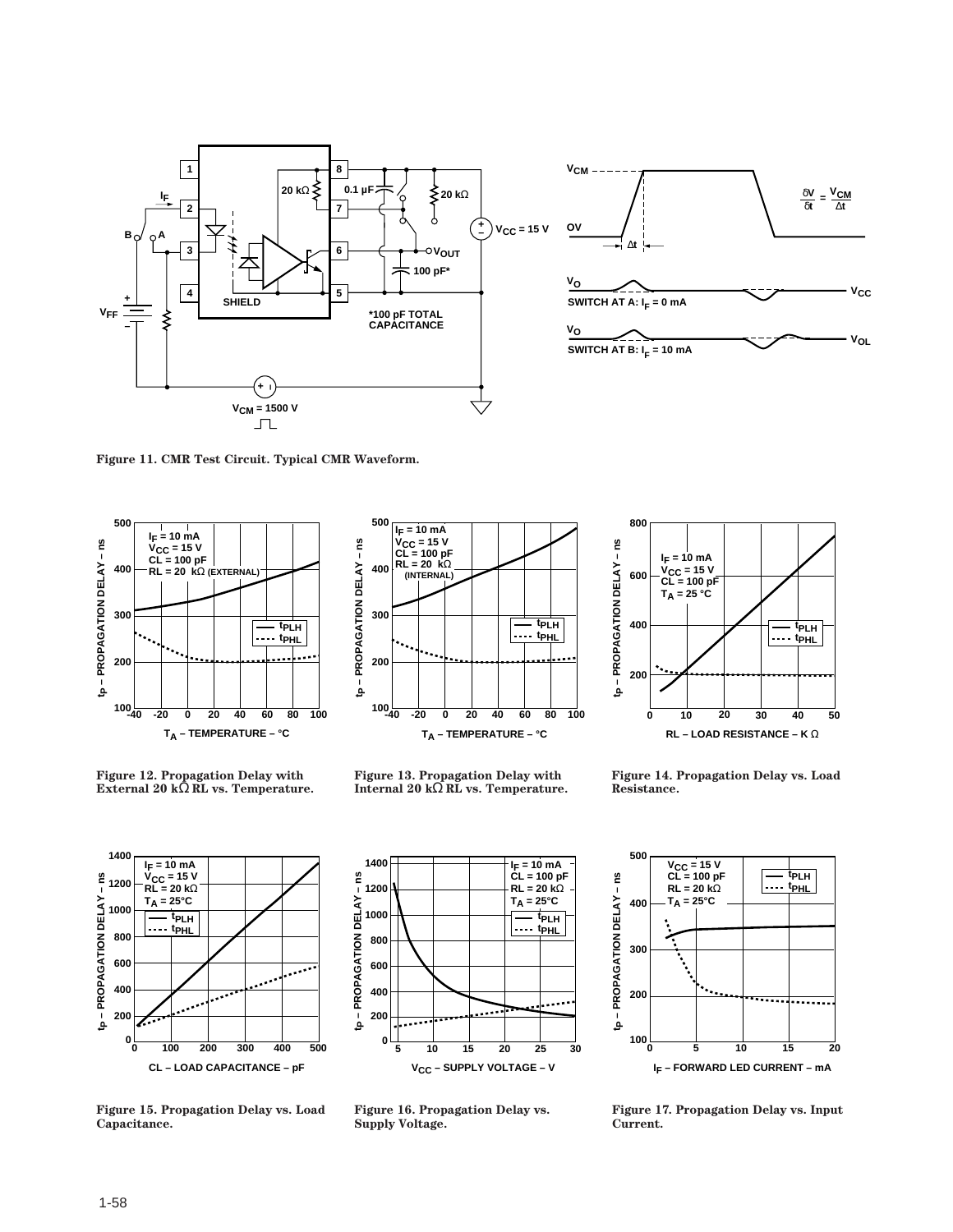



**Figure 20. Optocoupler Input to Output Capacitance Model for Unshielded Optocouplers.**

**Figure 18. Thermal Derating Curve, Dependence of Safety Limiting Value with Case Temperature per VDE 0884.**



**Figure 19. Recommended LED Drive Circuit.**



**Figure 21. Optocoupler Input to Output Capacitance Model for Shielded Optocouplers.**



**Figure 22. LED Drive Circuit with Resistor Connected to LED Anode (Not Recommended).**



**Figure 23. AC Equivalent Circuit for Figure 22 During Common Mode Transients.**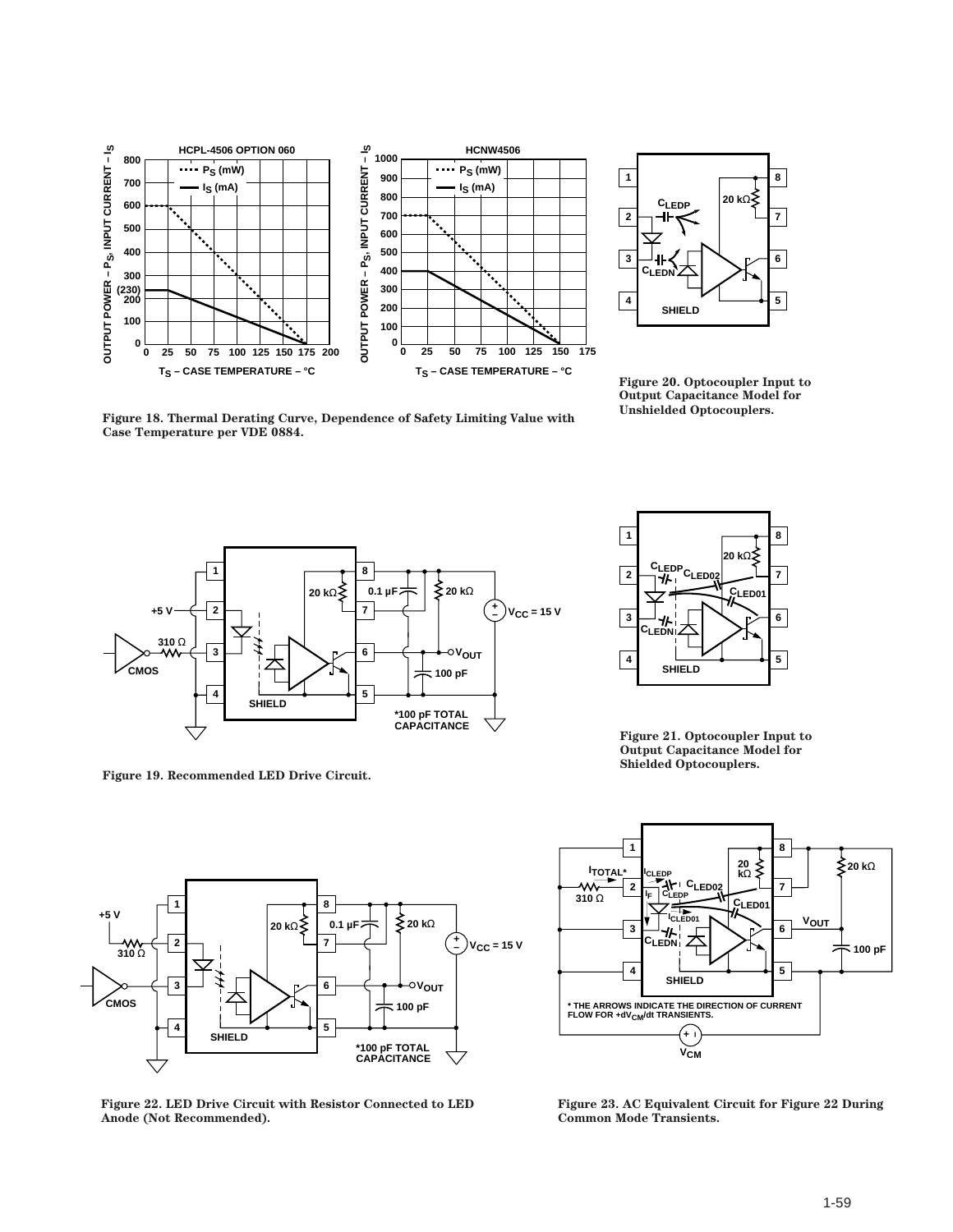

**Figure 24. AC Equivalent Circuit for Figure 19 During Common Mode Transients.**



**Figure 26. AC Equivalent Circuit for Figure 25 During Common Mode Transients.**



**Figure 25. Not Recommended Open Collector LED Drive Circuit.**



**Figure 27. Recommended LED Drive Circuit for Ultra High CMR.**



**Figure 28. Typical Application Circuit.**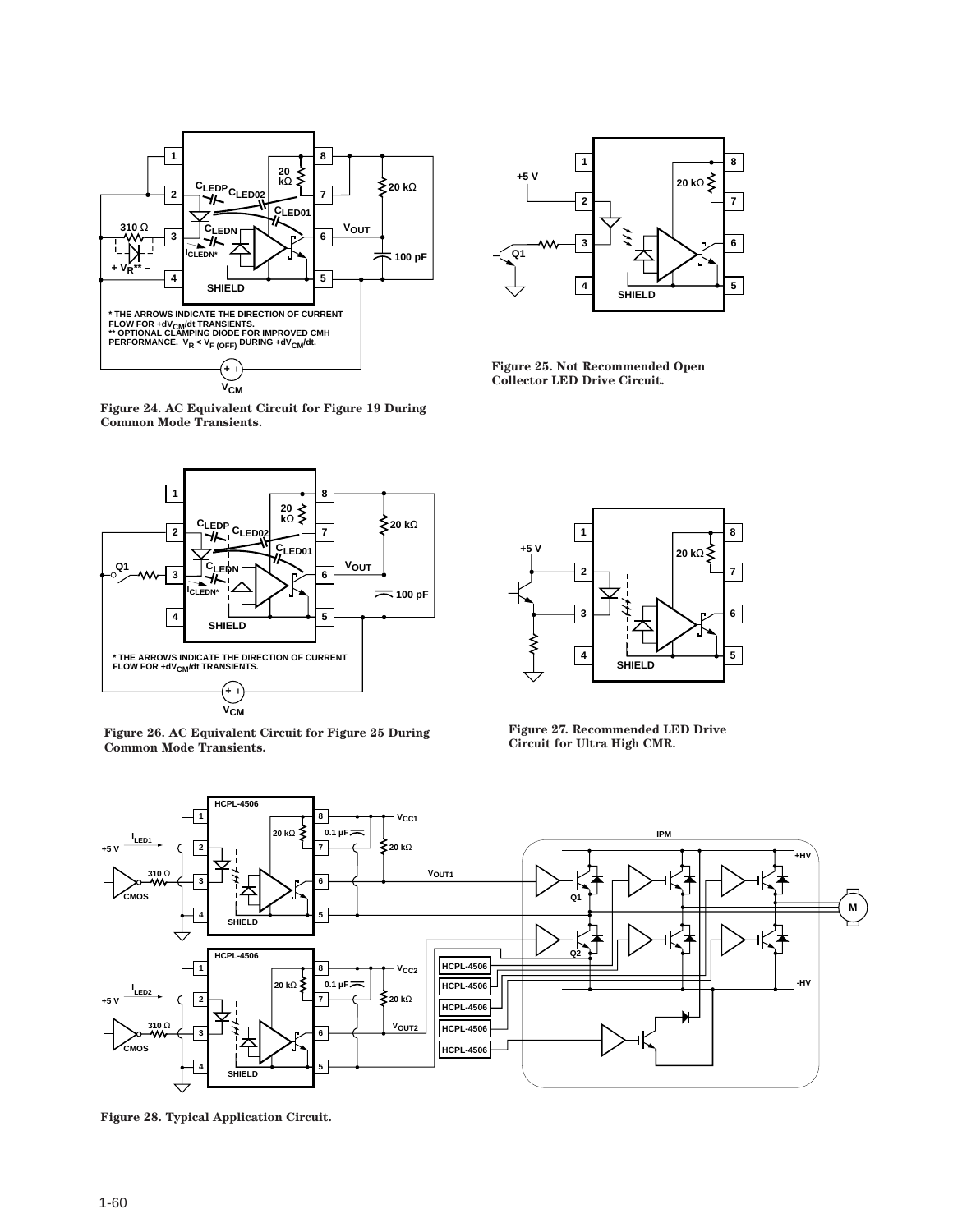







**= (tPLH MAX. - tPLH MIN.) + (tPHL MAX. - tPHL MIN.) = (tPLH MAX. - tPHL MIN.) - (tPLH MIN. - tPHL MAX.) = PDD\* MAX. - PDD\* MIN.**

**\*PDD = PROPAGATION DELAY DIFFERENCE NOTE: THE PROPAGATION DELAYS USED TO CALCULATE THE MAXIMUM DEAD TIME ARE TAKEN AT EQUAL TEMPERATURES.**



#### **LED Drive Circuit Considerations for Ultra High CMR Performance**

Without a detector shield, the dominant cause of optocoupler CMR failure is capacitive coupling from the input side of the optocoupler, through the package, to the detector IC as shown in Figure 20. The HCPL-4506, HCPL-0466 and HCNW4506 improve CMR performance by using a detector IC with an optically transparent Faraday shield, which diverts the capacitively coupled current away from the sensitive IC circuitry. However, this shield does not eliminate the capacitive coupling between the LED and the optocoupler output pins and output ground as shown in Figure 21. This capacitive coupling causes perturbations in the LED current during common mode transients and becomes the major source of CMR failures for a shielded optocoupler. The main design objective of a high CMR LED drive circuit becomes keeping the LED in the proper state (on or off) during common mode transients. For example, the recommended application circuit

(Figure 19), can achieve 15 kV/µs CMR while minimizing component complexity. Note that a CMOS gate is recommended in Figure 19 to keep the LED off when the gate is in the high state.

Another cause of CMR failure for a shielded optocoupler is direct coupling to the optocoupler output pins through  $C_{LEDO1}$  and  $C_{LEDO2}$  in Figure 21. Many factors influence the effect and magnitude of the direct coupling including: the use of an internal or external output pull-up resistor, the position of the LED current setting resistor, the connection of the unused input package pins, and the value of the capacitor at the optocoupler output  $(C_L)$ .

Techniques to keep the LED in the proper state and minimize the effect of the direct coupling are discussed in the next two sections.

#### **CMR with the LED On**  $(CMR<sub>L</sub>)$

A high CMR LED drive circuit must keep the LED on during common mode transients. This is achieved by overdriving the LED current beyond the input threshold so that it is not pulled below the threshold during a transient. The recommended minimum LED current of 10 mA provides adequate margin over the maximum  $I_{TH}$  of 5.0 mA (see Figure 5) to achieve 15 kV/µs CMR. Capacitive coupling is higher when the internal load resistor is used (due to  $C_{\text{LEDO2}}$ ) and an  $I_F = 16$  mA is required to obtain 10 kV/µs CMR.

The placement of the LED current setting resistor effects the ability of the drive circuit to keep the LED on during transients and interacts with the direct coupling to the optocoupler output. For example, the LED resistor in Figure 22 is connected to the anode. Figure 23 shows the AC equivalent circuit for Figure 22 during common mode transients. During a +dVcm/dt in Figure 23, the current available at the LED anode (Itotal) is limited by the series resistor. The LED current  $(I_F)$  is reduced from its DC value by an amount equal to the current that flows through  $C_{LEDP}$  and  $C_{LEDO1}$ . The situation is made worse